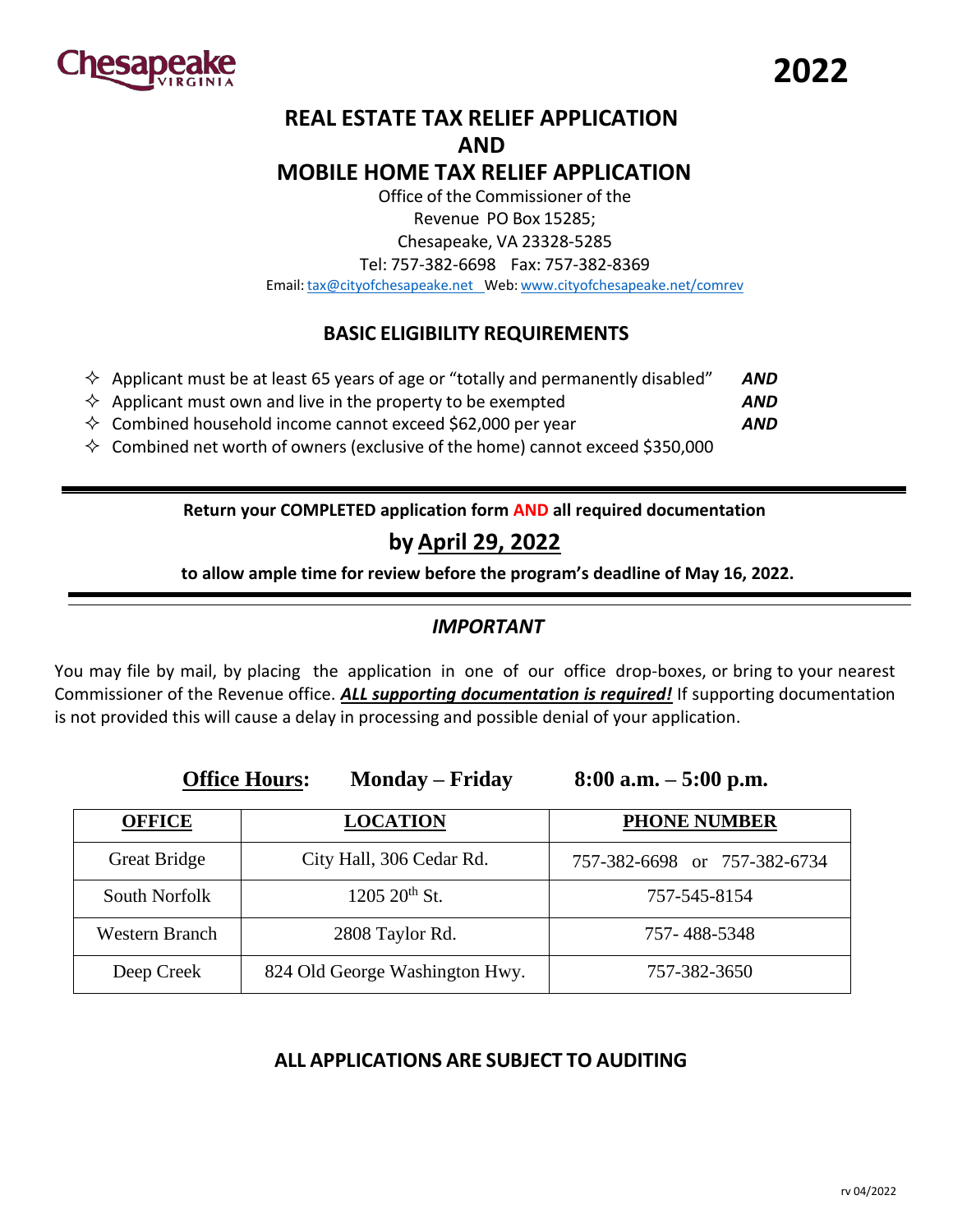**This Page Left Blank**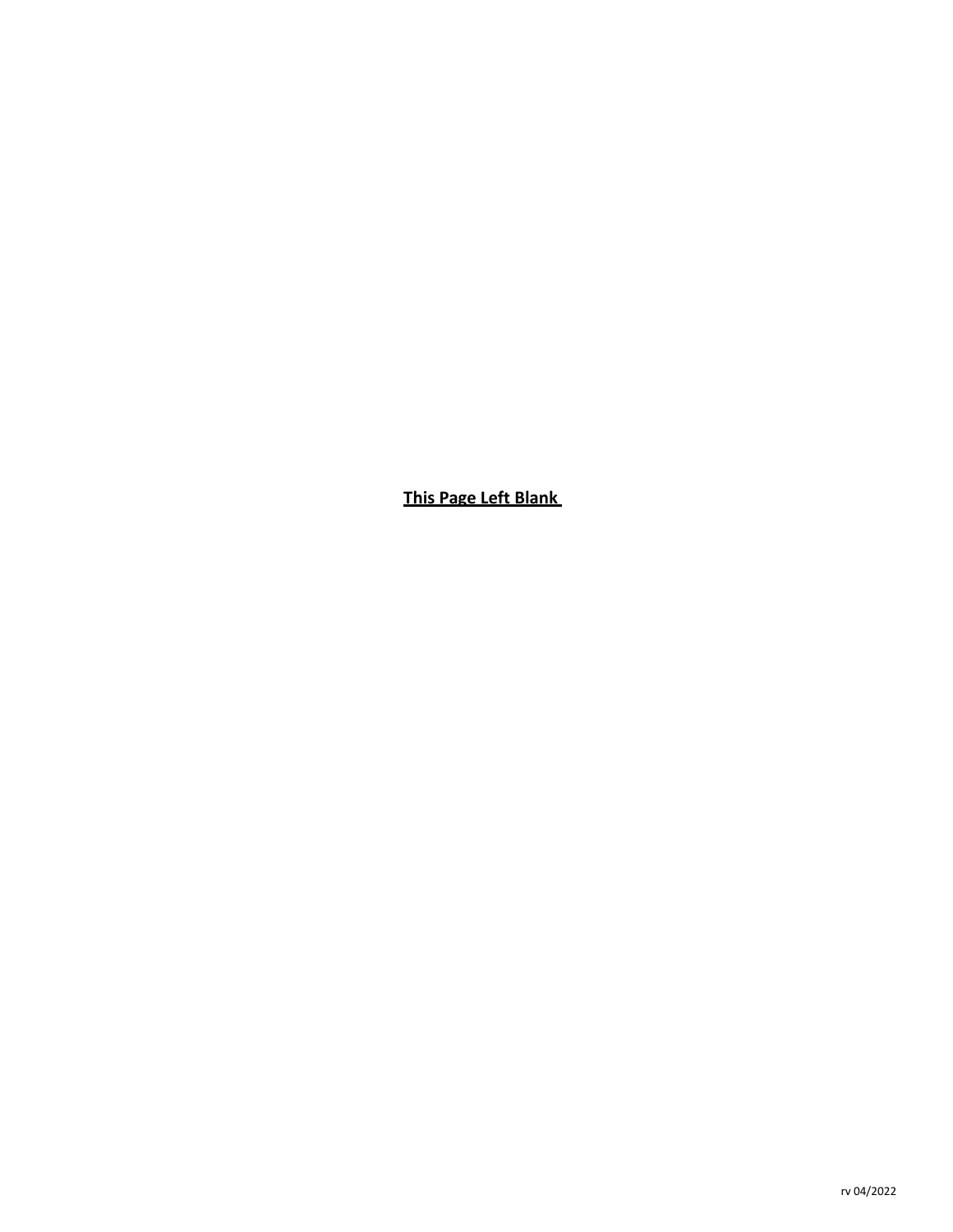| Office Use:            |                                                                                                                                                                                                                                   |                   |                                                                     |
|------------------------|-----------------------------------------------------------------------------------------------------------------------------------------------------------------------------------------------------------------------------------|-------------------|---------------------------------------------------------------------|
|                        |                                                                                                                                                                                                                                   |                   |                                                                     |
|                        | Parcel Number: National Parcel Number:                                                                                                                                                                                            |                   |                                                                     |
|                        | Date Received In Office: ________________________                                                                                                                                                                                 |                   |                                                                     |
|                        | Approved: $\Box$ / Denied: $\Box$ letter mailed                                                                                                                                                                                   |                   |                                                                     |
|                        | Return your COMPLETED application form AND all required documentation                                                                                                                                                             |                   |                                                                     |
|                        |                                                                                                                                                                                                                                   | by April 29, 2022 |                                                                     |
|                        | to allow ample time for review before the program's deadline of May 16, 2022.                                                                                                                                                     |                   |                                                                     |
|                        |                                                                                                                                                                                                                                   |                   |                                                                     |
|                        |                                                                                                                                                                                                                                   |                   |                                                                     |
|                        | Application for     Real Estate OR     Mobile Home Title #: ____________________                                                                                                                                                  |                   |                                                                     |
|                        |                                                                                                                                                                                                                                   |                   | Do you own the property the mobile home is on? $\Box$ YES $\Box$ NO |
|                        | Property Address Needing Relief:                                                                                                                                                                                                  |                   |                                                                     |
|                        |                                                                                                                                                                                                                                   |                   |                                                                     |
|                        |                                                                                                                                                                                                                                   |                   |                                                                     |
|                        | <b>SECTION 1: Owners/Applicants of the Home</b>                                                                                                                                                                                   |                   |                                                                     |
|                        | Enter the owner name(s) as listed on the real estate tax bill for the property on which the exemption is being<br>requested. If an application is for a Mobile Home, please enter the owner name(s) as listed on the title, along |                   |                                                                     |
| with the title number. |                                                                                                                                                                                                                                   |                   |                                                                     |
|                        | Applicant's/Owner's Name: ________                                                                                                                                                                                                |                   |                                                                     |
| <b>Address:</b>        | Last                                                                                                                                                                                                                              | First             | Middle                                                              |
|                        |                                                                                                                                                                                                                                   |                   |                                                                     |
| Soc. Sec. #:           | Phone:                                                                                                                                                                                                                            | DOB:              |                                                                     |
|                        |                                                                                                                                                                                                                                   |                   |                                                                     |
|                        | 1. Do you occupy the relief address as your sole dwelling?                                                                                                                                                                        |                   | YES  <br><b>NO</b>                                                  |
| 2.                     | Do you own other land or residence in Virginia or elsewhere? $\Box$ YES                                                                                                                                                           |                   | NO                                                                  |
|                        |                                                                                                                                                                                                                                   |                   |                                                                     |
|                        | 3. Are you over the age of 65 or will be by June 30 <sup>th</sup> of this current year? $ $ YES                                                                                                                                   |                   | <b>NO</b>                                                           |
|                        | 4. Have you been determined Totally and Permanently disabled?<br>*** If yes, provide a copy of your documentation from one of the following:                                                                                      |                   | YES  <br><b>NO</b>                                                  |
|                        |                                                                                                                                                                                                                                   |                   |                                                                     |
|                        | Social Security Administration   Railroad Retirement   Veteran Affairs Administration OR                                                                                                                                          |                   |                                                                     |
|                        | ATTACH TWO (2) City of Chesapeake Medical Affidavits, completed by two (2) different doctors<br>(Please contact this office at 757-382-6698 to request medical affidavits be mailed to you)                                       |                   |                                                                     |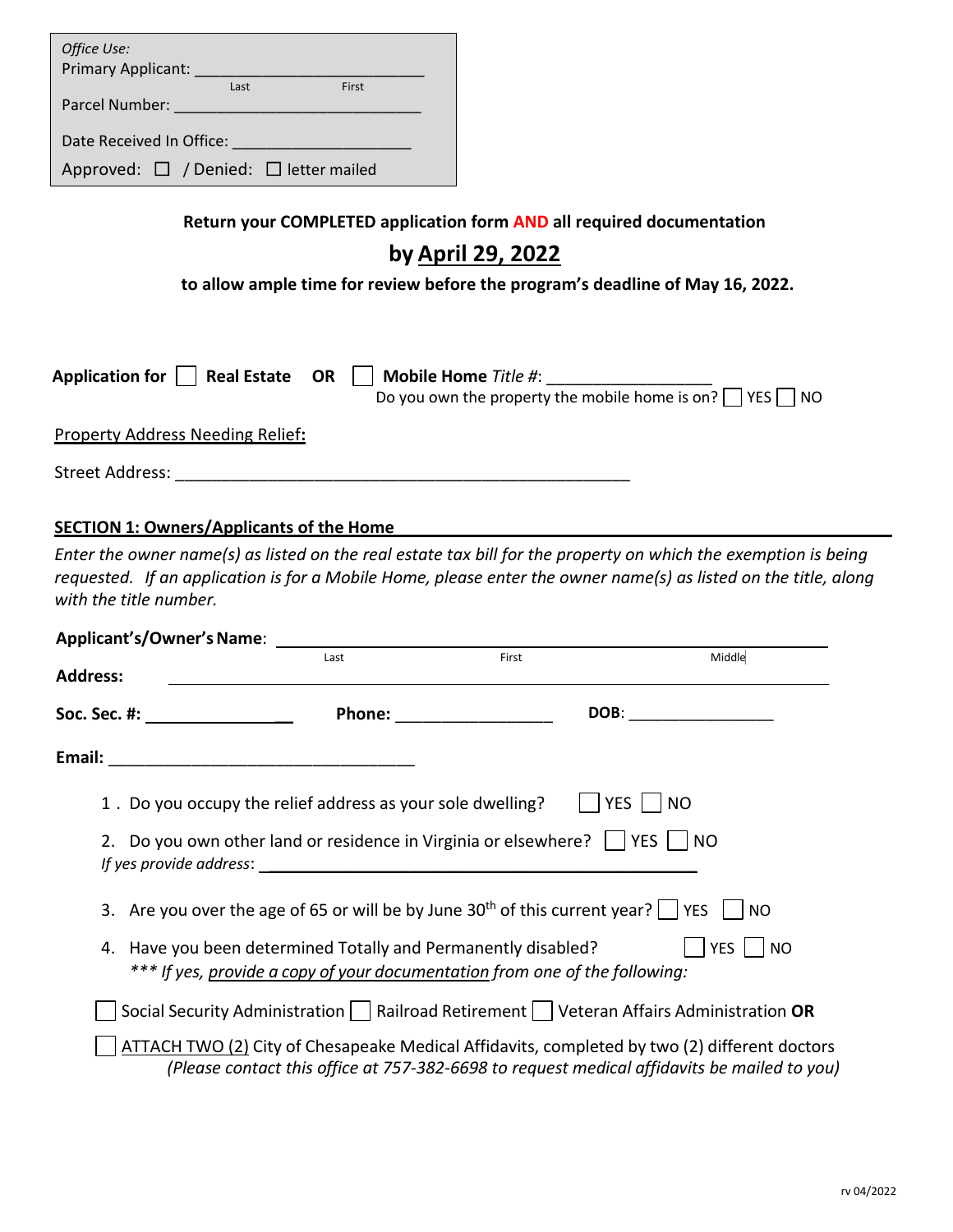| Pα. | $\mathbf{I}$ | оt |
|-----|--------------|----|
|-----|--------------|----|

|                                                      | Co-Applicant's/Spouse Name: www.com                                                                                                          |                         |       |                                                                                                                                                                                             |
|------------------------------------------------------|----------------------------------------------------------------------------------------------------------------------------------------------|-------------------------|-------|---------------------------------------------------------------------------------------------------------------------------------------------------------------------------------------------|
| <b>Address:</b><br>Soc. Sec. #: ____________________ |                                                                                                                                              | Last                    | First | Middle                                                                                                                                                                                      |
|                                                      |                                                                                                                                              | Phone: ________________ |       |                                                                                                                                                                                             |
|                                                      |                                                                                                                                              |                         |       |                                                                                                                                                                                             |
|                                                      | 1. Do you occupy the relief address as your sole dwelling?                                                                                   |                         |       | YES  <br><b>NO</b>                                                                                                                                                                          |
| 2.                                                   | Do you own other land or residence in Virginia or elsewhere?     YES     NO                                                                  |                         |       |                                                                                                                                                                                             |
|                                                      | 3. Are you over the age of 65 or will be by June of this current year? $\vert \vert$ YES                                                     |                         |       | <b>NO</b>                                                                                                                                                                                   |
|                                                      | 4. Have you been determined Totally and Permanently disabled?<br>*** If yes, provide a copy of your documentation from one of the following: |                         |       | YES  <br><b>NO</b>                                                                                                                                                                          |
|                                                      |                                                                                                                                              |                         |       | Social Security Administration     Railroad Retirement     Veteran Affairs Administration OR                                                                                                |
|                                                      |                                                                                                                                              |                         |       | ATTACH TWO (2) City of Chesapeake Medical Affidavits, completed by two (2) different doctors<br>(Please contact this office at 757-382-6698 to request medical affidavits be mailed to you) |

#### **SECTION 3: OTHERS LIVING IN THE HOME:**

List the name, relationship, age and social security number of ALL PERSONS living in the above listed residence or who use the residence's address. (If the address is only used for mailing purposes please call, obtain from our website, or come into an office and complete a Residency Affidavit.)

| Name | Relationship | Age | <b>Social Security Number</b> |
|------|--------------|-----|-------------------------------|
|      |              |     |                               |
|      |              |     |                               |
|      |              |     |                               |
|      |              |     |                               |
|      |              |     |                               |
|      |              |     |                               |

**For sections 4 and 5, please note that** *ALL* **proof of Income and Resources** *must* **be attached with the completed application. If all documents are not present it will cause a denial of your application.**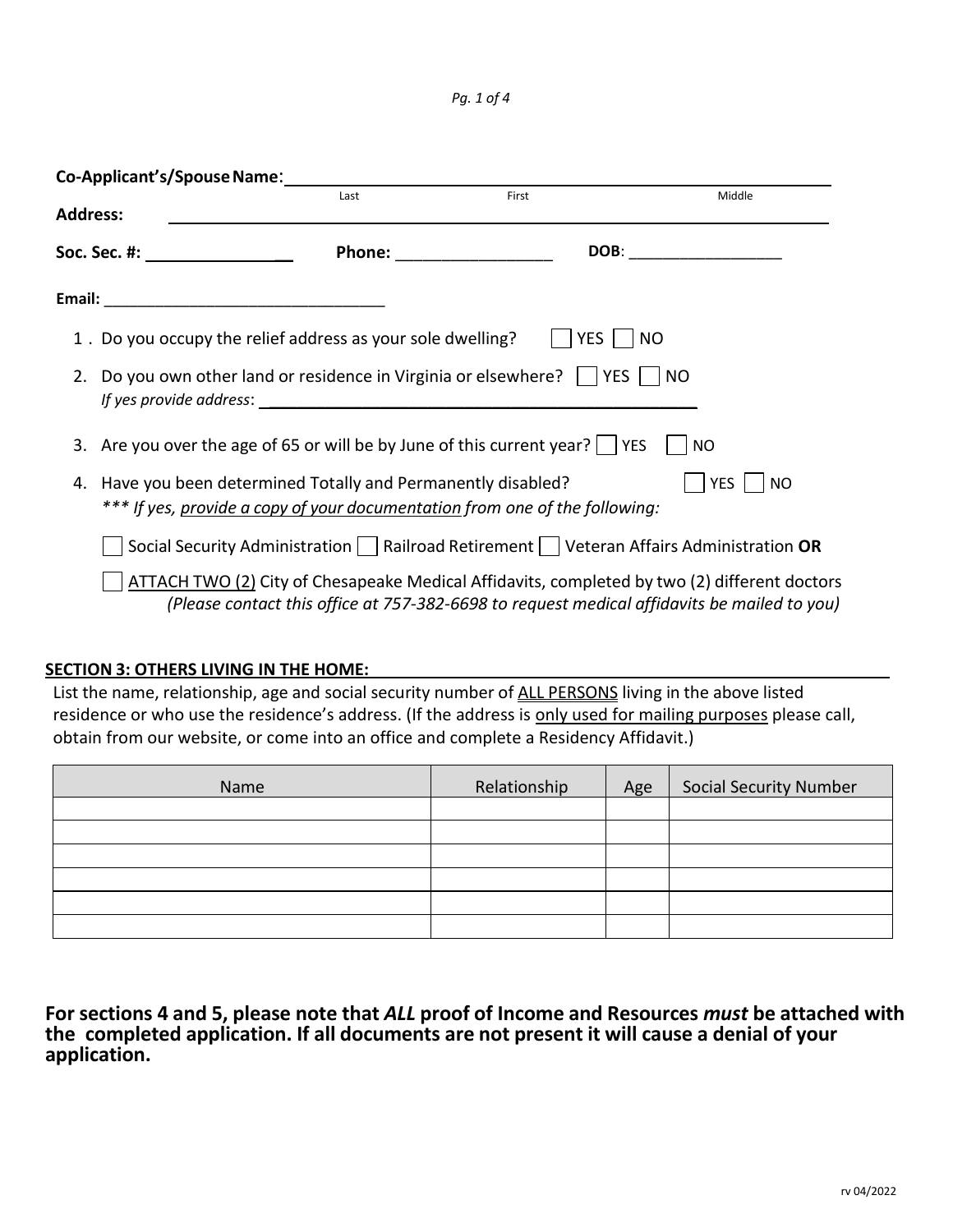## *Pg. 2 of 4*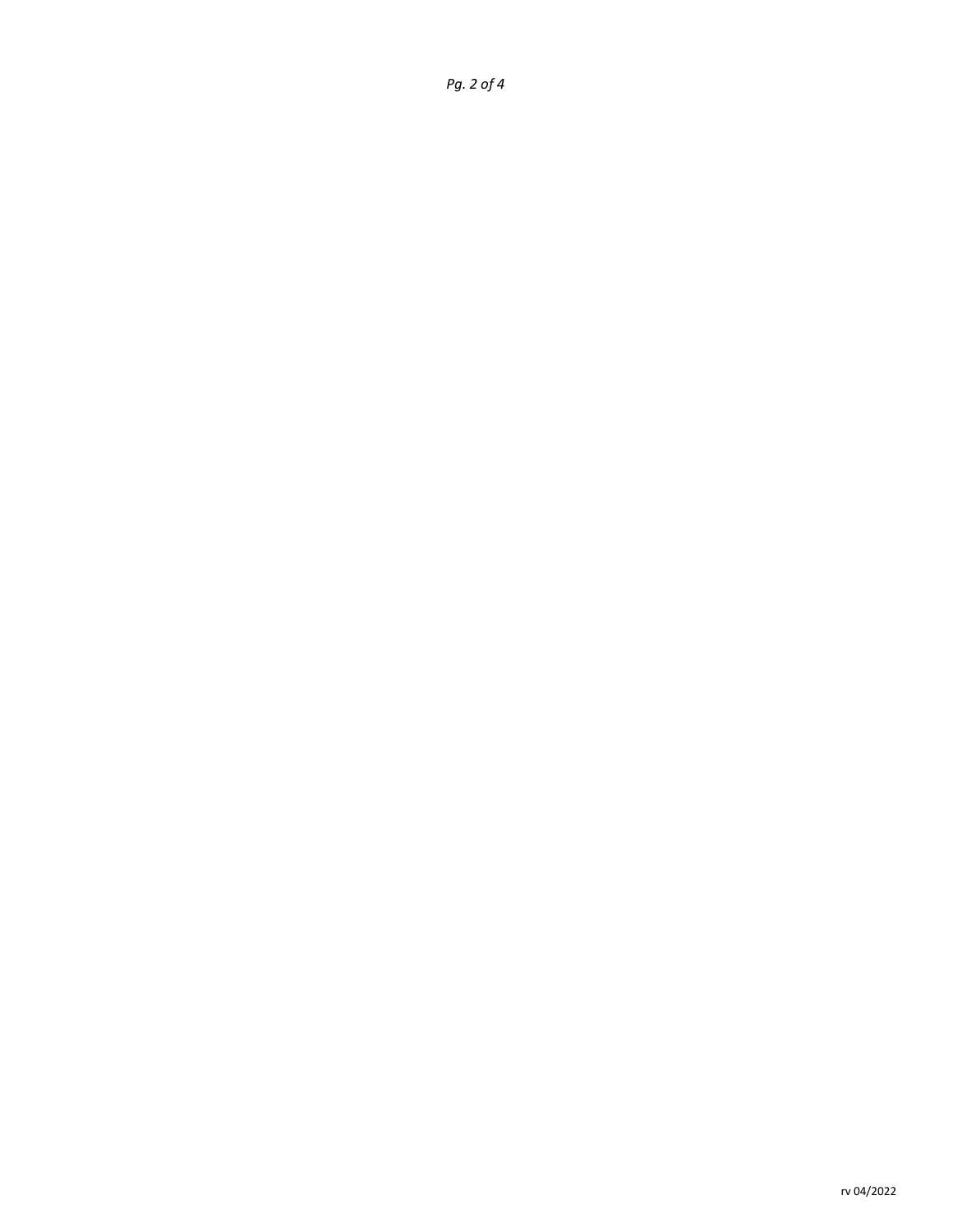#### **SECTION 4: GROSS INCOME:**

Place a check mark in the column below by the source of income that applies to ANY and ALL income in the home and fill in the amount of the income **ALL income received** in the home for **2021** from ALL persons living in the home must be placed on the chart below. This is to include relatives and non-relatives, adult(s) or minor(s), occupying the home.

|     | <b>SOURCE OF INCOME</b>                                                                          |                  | <b>Co-Applicant</b> | <b>Other Living in</b><br>the Home: | <b>Other Living in</b><br>the Home: |
|-----|--------------------------------------------------------------------------------------------------|------------------|---------------------|-------------------------------------|-------------------------------------|
| (v) | (copies of forms MUST be attached)                                                               | <b>Applicant</b> | / Spouse            | <b>Name</b>                         | <b>Name</b>                         |
|     | Wages or Salary (Federal Tax Return, W-2s, 1099s)                                                | \$               | \$                  | \$                                  | \$                                  |
|     | Social Security (SSA-1099) including Med. B, SSI,<br><b>TANF</b>                                 | \$               | \$                  | \$                                  | \$                                  |
|     | Veteran's Benefit from US Dept. of VA                                                            | \$               | \$                  | \$                                  | \$                                  |
|     | Disability Income (SSA-1099, W-2, 1099-R)                                                        | \$               | \$                  | \$                                  | \$                                  |
|     | Unemployment Income (1099-G)                                                                     | \$               | \$                  | \$                                  | \$                                  |
|     | Railroad Retirement Board (1099-R, will be 2 figures)                                            | \$               | \$                  | \$                                  | \$                                  |
|     | Distributions from IRA, 401-K, etc. (1099-R)                                                     | \$               | \$                  | \$                                  | \$                                  |
|     | Civil Service, Virginia Retirement, Pensions (1099-R)                                            | \$               | \$                  | \$                                  | \$                                  |
|     | Interest/Dividends from ALL checking, savings,<br>money market accounts at banks, credit unions, |                  |                     |                                     |                                     |
|     | etc. (1099-INT, 1099-DIV)                                                                        | \$               | \$                  | \$                                  | \$                                  |
|     | Business / Self Employment (attach Schedule C)                                                   | \$               | \$                  | \$                                  | \$                                  |
|     | Support payments (child or spousal)                                                              | \$               | \$                  | \$                                  | \$                                  |
|     | Sale of Stocks, Bonds, Real Estate, etc.(1099-S,<br>1099-B)                                      | \$               | \$                  | \$                                  | \$                                  |
|     | Gambling or Lottery Winnings (W-2G)                                                              | \$               | \$                  | \$                                  | \$                                  |
|     | Rental Income - Rental Property or Room and Board<br>(Schedule E from your Federal Income Taxes) |                  |                     |                                     |                                     |
|     | Address if different:                                                                            | \$               | \$                  | \$                                  | \$                                  |
|     | Farm income (Schedule F from your Federal Income<br>Taxes)                                       | \$               | \$                  | \$                                  | \$                                  |
|     | Other Income not listed:                                                                         | \$               | \$                  | \$                                  | \$                                  |
|     | Other Income not listed:                                                                         | \$               | \$                  | \$                                  | \$                                  |